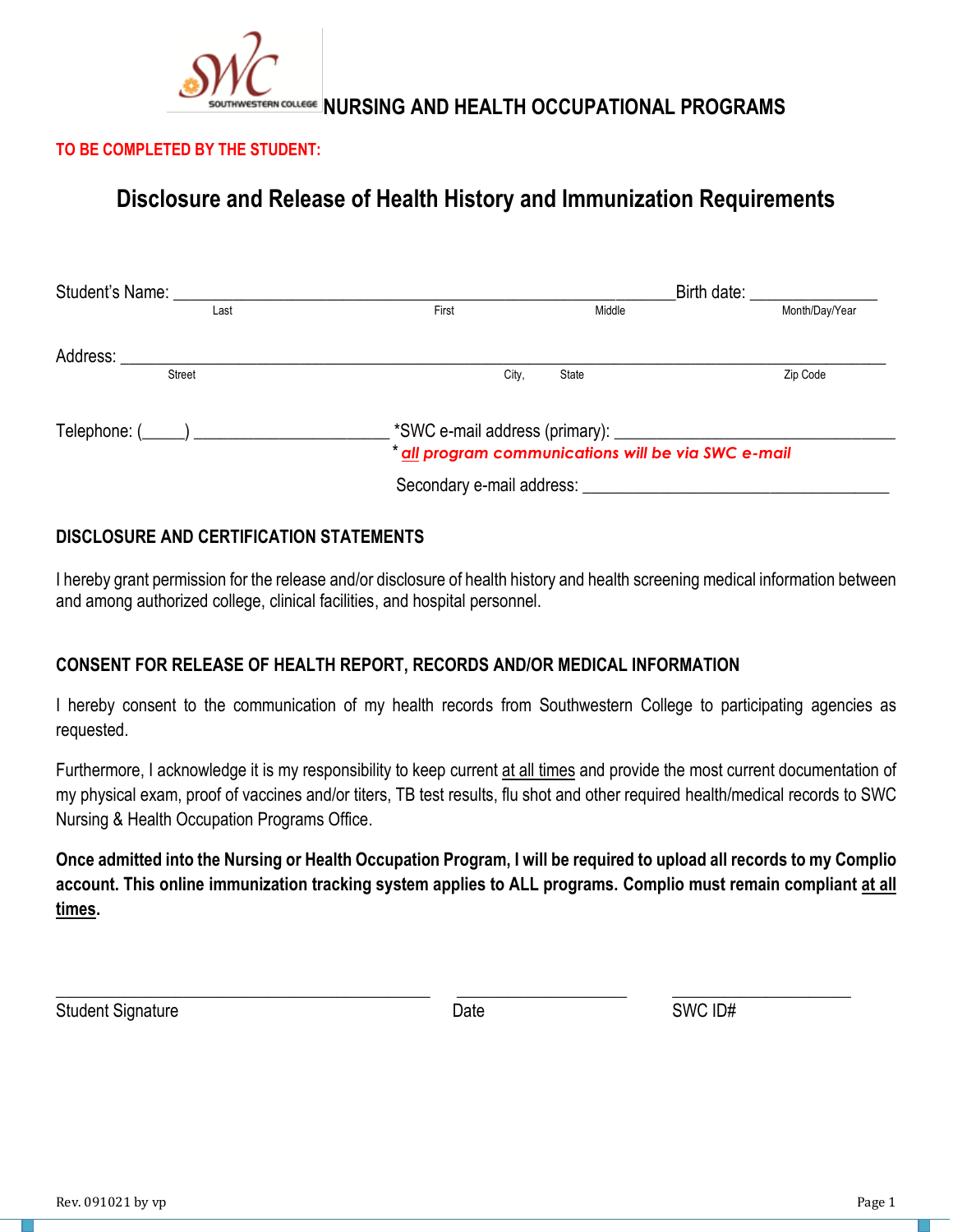

# **HEALTH HISTORY FORM**

| Health History - TO BE COMPLETED BY THE STUDENT                                                                                                                                  | <b>CHECK "YES" or "NO"</b> |                      |  |
|----------------------------------------------------------------------------------------------------------------------------------------------------------------------------------|----------------------------|----------------------|--|
| 1. Have you ever been hospitalized? If yes, provide information below.                                                                                                           | Yes                        | No                   |  |
| List health problem:<br>a.                                                                                                                                                       | Date:                      |                      |  |
| List operation(s) performed:<br>b.                                                                                                                                               | $Date(s)$ :                |                      |  |
| 2. Are you under a physician's care now? If yes, provide information below.                                                                                                      | Yes                        | No                   |  |
| List name of physician:<br>a.                                                                                                                                                    |                            |                      |  |
| List name of health problems:<br>b.                                                                                                                                              |                            |                      |  |
| Are you taking medications on a regular or frequent basis?<br>C.                                                                                                                 | Yes                        | No                   |  |
| If yes, list meds (attach sheet, if needed):                                                                                                                                     |                            |                      |  |
| 3. Do you have any allergies?                                                                                                                                                    | Yes                        | No                   |  |
| List medications you are allergic to:<br>a.                                                                                                                                      |                            |                      |  |
| List other allergies: (food, pollen, contact, animal, dust):<br>b <sub>1</sub>                                                                                                   |                            |                      |  |
| 4. Have you had a back, neck or wrist injury?                                                                                                                                    | Yes                        | No                   |  |
| Was medical attention or surgery required?<br>a.                                                                                                                                 | Yes                        | No                   |  |
| Please explain:                                                                                                                                                                  |                            |                      |  |
| 5. Have you had an injury to any muscle, bone, ligament or tendon?                                                                                                               | Yes                        | No                   |  |
| Was medical attention or surgery required?<br>a.                                                                                                                                 | Yes                        | No                   |  |
| Please explain:                                                                                                                                                                  |                            |                      |  |
| 6. Do you smoke? If yes, packs per day = $[$                                                                                                                                     | Yes                        | No                   |  |
| For questions 7-9 below: if you answer "yes," please explain your limitation(s) on a separate sheet of paper.                                                                    |                            |                      |  |
| 7. Do you have any limitation(s) which may affect your ability to lift, turn, or transfer                                                                                        | Yes                        | No                   |  |
| patients or otherwise restrict you from participating fully in the RN training program?<br>8. Do you have any limitation(s) in the use of your senses, such as sight or hearing, | Yes                        | No                   |  |
| which would limit your ability to practice a health profession?                                                                                                                  |                            |                      |  |
| 9. Do you have any condition which might interfere with your ability to practice a health                                                                                        | Yes                        | No                   |  |
| profession safely? If yes, please explain your limitation(s) in detail on a separate sheet<br>of paper.                                                                          |                            |                      |  |
| PLEASE INDICATE WITH A CHECK IF YOU OR A FAMILY MEMBER HAVE HAD:                                                                                                                 | <b>SELF</b>                | <b>FAMILY MEMBER</b> |  |
| a. Hypertension (High blood pressure)                                                                                                                                            |                            |                      |  |
| b. Heart disease                                                                                                                                                                 |                            |                      |  |
| c. Diabetes                                                                                                                                                                      |                            |                      |  |
| d. Cancer                                                                                                                                                                        |                            |                      |  |
| e. Tuberculosis                                                                                                                                                                  |                            |                      |  |
| Seizure disorder                                                                                                                                                                 |                            |                      |  |
| g. Asthma                                                                                                                                                                        |                            |                      |  |
| h. Chickenpox                                                                                                                                                                    |                            |                      |  |
| i. Drug and/or alcohol abuse                                                                                                                                                     |                            |                      |  |

 $\frac{1}{2}$  ,  $\frac{1}{2}$  ,  $\frac{1}{2}$  ,  $\frac{1}{2}$  ,  $\frac{1}{2}$  ,  $\frac{1}{2}$  ,  $\frac{1}{2}$  ,  $\frac{1}{2}$  ,  $\frac{1}{2}$  ,  $\frac{1}{2}$  ,  $\frac{1}{2}$  ,  $\frac{1}{2}$  ,  $\frac{1}{2}$  ,  $\frac{1}{2}$  ,  $\frac{1}{2}$  ,  $\frac{1}{2}$  ,  $\frac{1}{2}$  ,  $\frac{1}{2}$  ,  $\frac{1$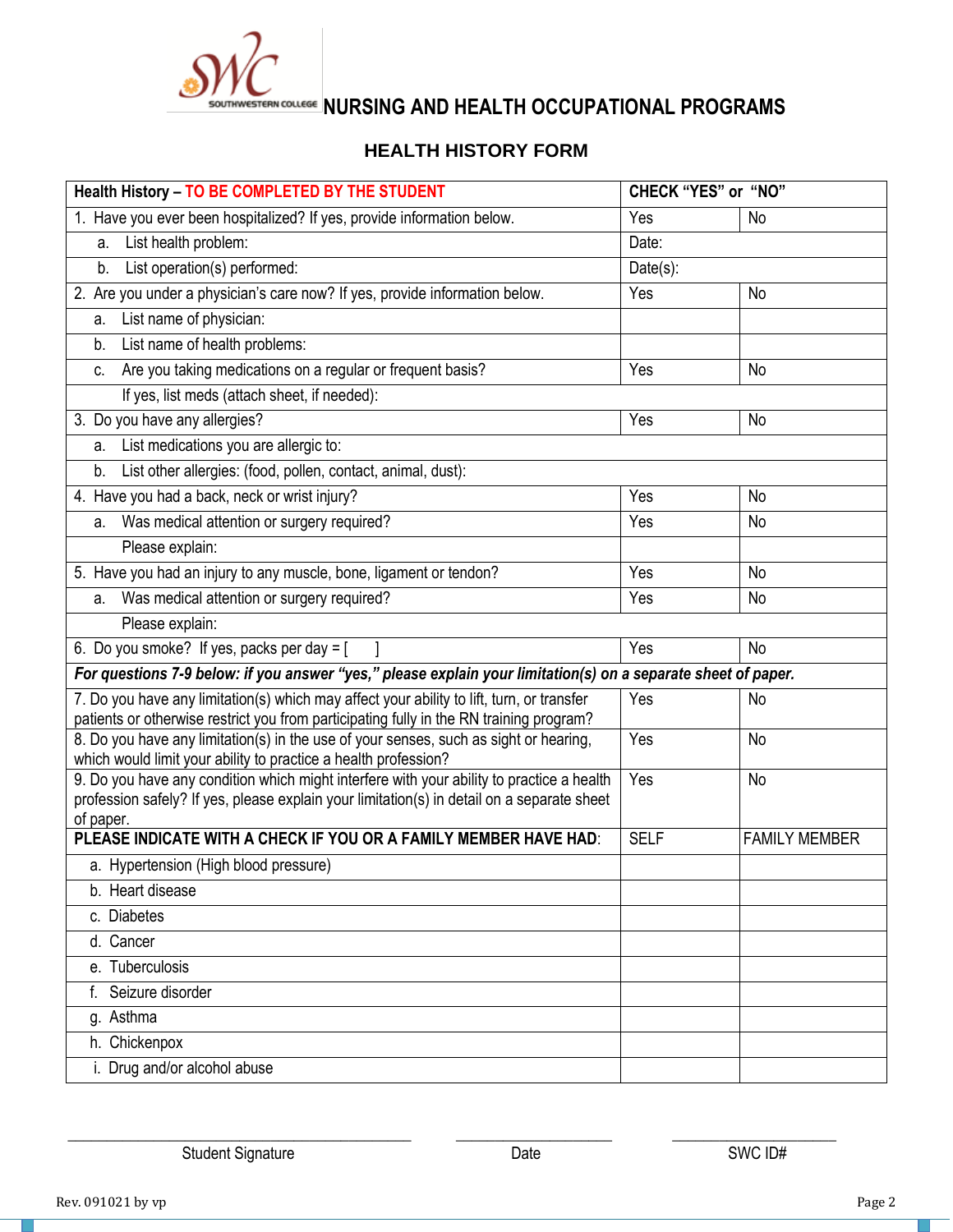

**TO BE COMPLETED BY PHYSICIAN, PHYSICIAN ASSISTANT OR NURSE PRACTIONER:** Southwestern College requires a **physical examination** for students enrolling in Nursing and Health Occupation Programs. A statement of your knowledge of this student's health (mental and physical) will be greatly appreciated. This report goes directly to the Nursing Education Department and will be released only to authorized college, clinical facilities, and hospital personnel. Physical exams are good for one year.

| STUDENT'S NAME<br>(PRINT CLEARLY)<br>Last                          |        |             |              |                      |                                   | Middle                      |  |  |
|--------------------------------------------------------------------|--------|-------------|--------------|----------------------|-----------------------------------|-----------------------------|--|--|
| BP                                                                 | P      | $\mathsf R$ | Wt.<br>Ht.   |                      | <u>and the state</u>              |                             |  |  |
|                                                                    |        | Normal      | Abnormal     |                      |                                   |                             |  |  |
| Vision:                                                            |        |             |              | R.Eye 20/<br>Glasses | L.Eye 20/<br>$\Box$ Yes $\Box$ No | C/Lens $\Box$ Yes $\Box$ No |  |  |
| Hearing:                                                           |        |             |              |                      |                                   |                             |  |  |
| If Abnormal, please complete the following<br>decibel information. |        |             |              | 500 hz               | R. Ear<br>dcb                     | L. Ear<br>dcb               |  |  |
|                                                                    |        |             |              | 1000hz<br>2000hz     | _dcb<br>dcb                       | dcb<br>dcb                  |  |  |
| PHYSICAL EXAM:                                                     |        |             |              |                      |                                   |                             |  |  |
|                                                                    | Normal | Abnormal    | Description: |                      |                                   |                             |  |  |
| 1. General                                                         |        |             |              |                      |                                   |                             |  |  |
| Appearance                                                         |        |             |              |                      |                                   |                             |  |  |
| 2. Skin                                                            |        |             |              |                      |                                   |                             |  |  |
| 3. Nodes                                                           |        |             |              |                      |                                   |                             |  |  |
| 4. Skull                                                           |        |             |              |                      |                                   |                             |  |  |
| 5. Ears                                                            |        |             |              |                      |                                   |                             |  |  |
| 6. Eyes                                                            |        |             |              |                      |                                   |                             |  |  |
| 7. Nose                                                            |        |             |              |                      |                                   |                             |  |  |
| 8. Oropharynx                                                      |        |             |              |                      |                                   |                             |  |  |
| 9. Dental                                                          |        |             |              |                      |                                   |                             |  |  |
| 10. Neck & Thyroid                                                 |        |             |              |                      |                                   |                             |  |  |
| 11. Chest                                                          |        |             |              |                      |                                   |                             |  |  |
| 12. Cardiovascular                                                 |        |             |              |                      |                                   |                             |  |  |
| 13. Abdomen                                                        |        |             |              |                      |                                   |                             |  |  |
| 14. Hernia Check                                                   |        |             |              |                      |                                   |                             |  |  |
| 15. Musculoskeletal                                                |        |             |              |                      |                                   |                             |  |  |
| a. Neck                                                            |        |             |              |                      |                                   |                             |  |  |
| b. Back                                                            |        |             |              |                      |                                   |                             |  |  |
| c. Shoulders                                                       |        |             |              |                      |                                   |                             |  |  |
| d. Knee                                                            |        |             |              |                      |                                   |                             |  |  |
| e. Ankle                                                           |        |             |              |                      |                                   |                             |  |  |
| f. Feet                                                            |        |             |              |                      |                                   |                             |  |  |
| g. Other                                                           |        |             |              |                      |                                   |                             |  |  |
| Neurological                                                       |        |             |              |                      |                                   |                             |  |  |

\_\_\_\_\_\_\_\_\_\_\_\_\_\_\_\_\_\_\_\_\_\_\_\_\_\_\_\_\_\_\_\_\_\_\_\_\_\_\_\_\_\_\_\_\_\_\_\_\_\_\_\_\_\_\_\_\_\_\_\_\_\_\_\_\_\_\_\_\_\_\_\_\_\_\_\_\_\_\_\_\_\_\_\_\_\_\_\_\_\_\_\_\_\_\_\_

Comments: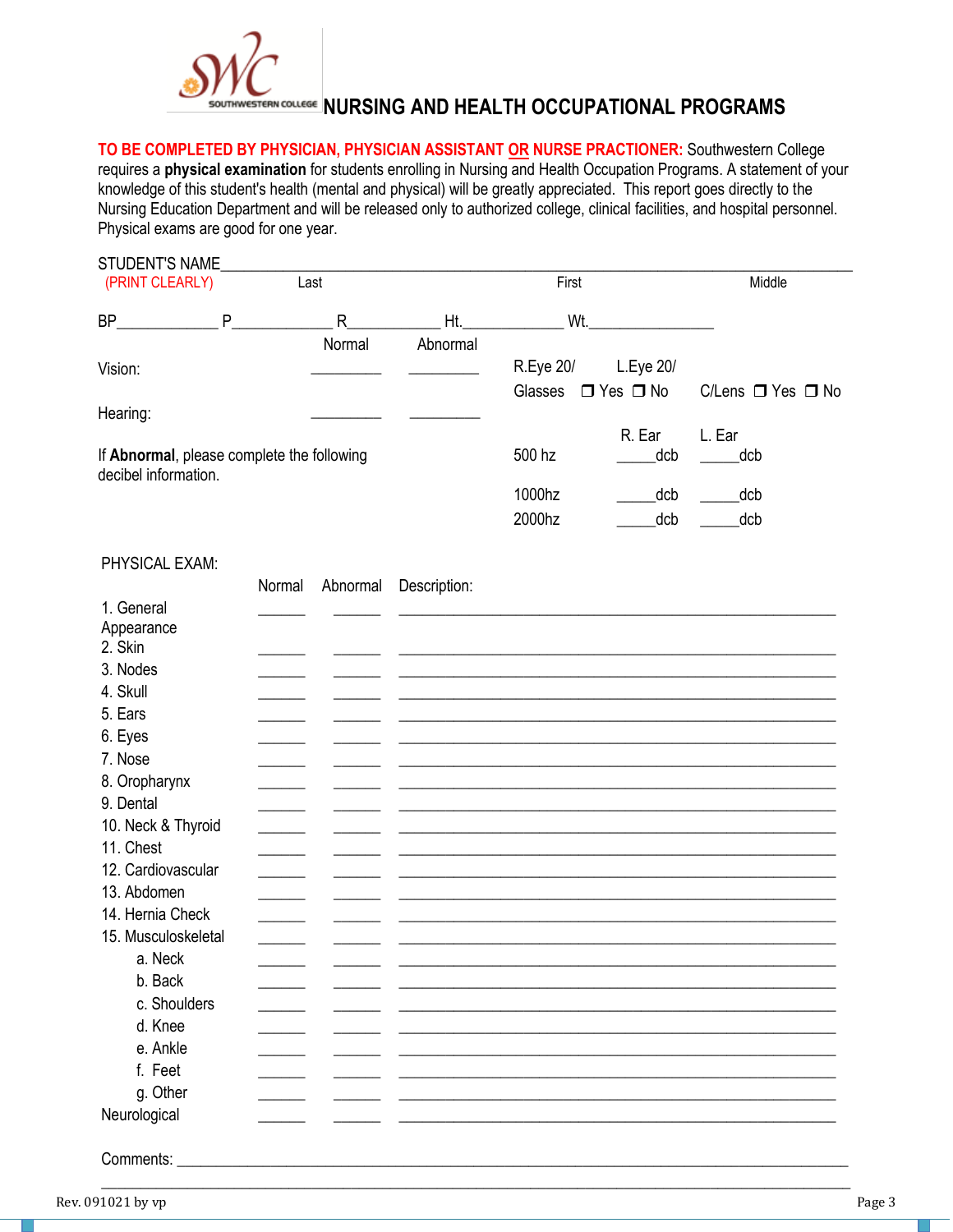# **NURSING AND HEALTH OCCUPATIONAL PROGRAMS**

## **Supplemental Medical Guidelines**

#### **TO BE COMPLETED BY PHYSICIAN, PHYSICIAN ASSISTANT OR NURSE PRACTIONER:**

Nursing students must be able to do total patient care in all nursing areas without physical, emotional, cognitive, or psychological limitations. Female students must be able to provide care to male patients and male students must be able to provide care to female patients. Written documentation of complete recovery from any previous injury and/or illness must be provided. The following is a brief description of some of the types of activities that students will perform while working with patients in the hospital. Students are expected to meet all these parameters.

**Note:** Any issues regarding disabilities (temporary or permanent) will be reviewed per ADA Act 1990 and reasonable accommodations will be considered per regulation.

- 1. Moderate to heavy lifting and carrying (20-40 pounds).
- 2. Pushing, pulling, bending, and kneeling around patients using various types of hospital equipment such as wheelchairs, gurneys, lifting devices and specialized beds; work in small, confined spaces, move around rapidly.
- 3. Fine motor dexterity using both hands while preparing medications and manipulating a variety of instruments and assessment devices.
- 4. Rapid mental processing and simultaneous motor coordination; necessary to manipulate syringes, start IV's; assist with patient ADL's; write/type; perform procedures.
- 5. Extensive periods of walking and standing (4 or more hours at one time).
- 6. Visual discrimination including depth perception and color vision; vision sufficient to make physical assessments of patients and equipment; perform procedures.
- 7. Ability to hear the spoken word in settings where other sounds are present. Able to hear clearly on the telephone, hear through a stethoscope (sound enhanced OK), to hear cries for help, to hear alarms on equipment and emergency signals and various overhead pages.
- 8. Working with hands in water (frequent hand washing is required); ability to palpate superficially and deeply; discriminate tactile sensations.
- 9. Working with various materials and substances to which some individuals may be allergic (such as latex).
- 10. Ability to speak clearly to communicate with patients, families, staff, physicians; need to be understood on the telephone.
- 11. Have sufficient emotional stability to perform under stress (both academically and in clinical setting).
- 12. Ability to communicate effectively in English both verbally and in the written format for the classroom setting and the clinical setting. *Note: Casts, splints, braces are not allowed in the clinical setting.*

#### **Mark the appropriate box below:**

After reviewing the "Supplemental Medical Guidelines" listed above and based on findings from the patient's history and physical exam, certify that the above student is physically and mentally capable of fully participating in Southwestern College Nursing and Health Occupational Programs.

\_\_\_\_\_\_\_\_\_\_\_\_\_\_\_\_\_\_\_\_\_\_\_\_\_\_\_\_\_\_\_\_\_\_\_\_\_\_\_\_\_\_\_\_\_\_\_\_\_\_\_\_\_\_\_\_\_\_\_\_\_\_\_\_\_\_\_\_\_\_\_\_\_\_\_\_\_\_\_\_\_\_\_\_\_\_\_\_\_\_\_\_\_\_\_\_\_\_\_\_\_\_\_\_\_\_\_\_\_\_\_\_\_\_\_\_\_\_

The following health problem(s) should be further evaluated **PRIOR** to participation in a clinical assignment:

Examiner's Signature & Title

Physical Exam Date License # (required)

Business Card or facility stamp must accompany this form.

#### **The statement below is to be reviewed and signed by the student:**

\_\_\_\_\_\_\_\_\_\_\_\_\_\_\_\_\_\_\_\_\_\_\_\_\_\_\_\_\_\_\_\_\_\_\_\_\_\_\_\_\_\_\_\_\_\_\_\_\_\_\_\_\_\_\_\_

\_\_\_\_\_\_\_\_\_\_\_\_\_\_\_\_\_\_\_\_\_\_\_\_ \_\_\_\_\_\_\_\_\_\_\_\_\_\_\_\_\_\_\_\_\_\_\_\_

I understand these physical and other requirements for the Nursing Program as specified above. I will inform my healthcare provider, faculty, and the Program Director of any/ all disability issues immediately as they occur, and upon acceptance into the program. *If applicable,* I will make an appointment with Disability Services with any concerns or disability issues.

Student Signature: \_\_\_\_\_\_\_\_\_\_\_\_\_\_\_\_\_\_\_\_\_\_\_\_\_\_\_\_\_\_\_\_\_\_\_\_ Date: \_\_\_\_\_\_\_\_\_\_\_\_\_\_\_\_\_\_\_ SWC ID#: \_\_\_\_\_\_\_\_\_\_\_\_\_\_\_\_\_\_\_\_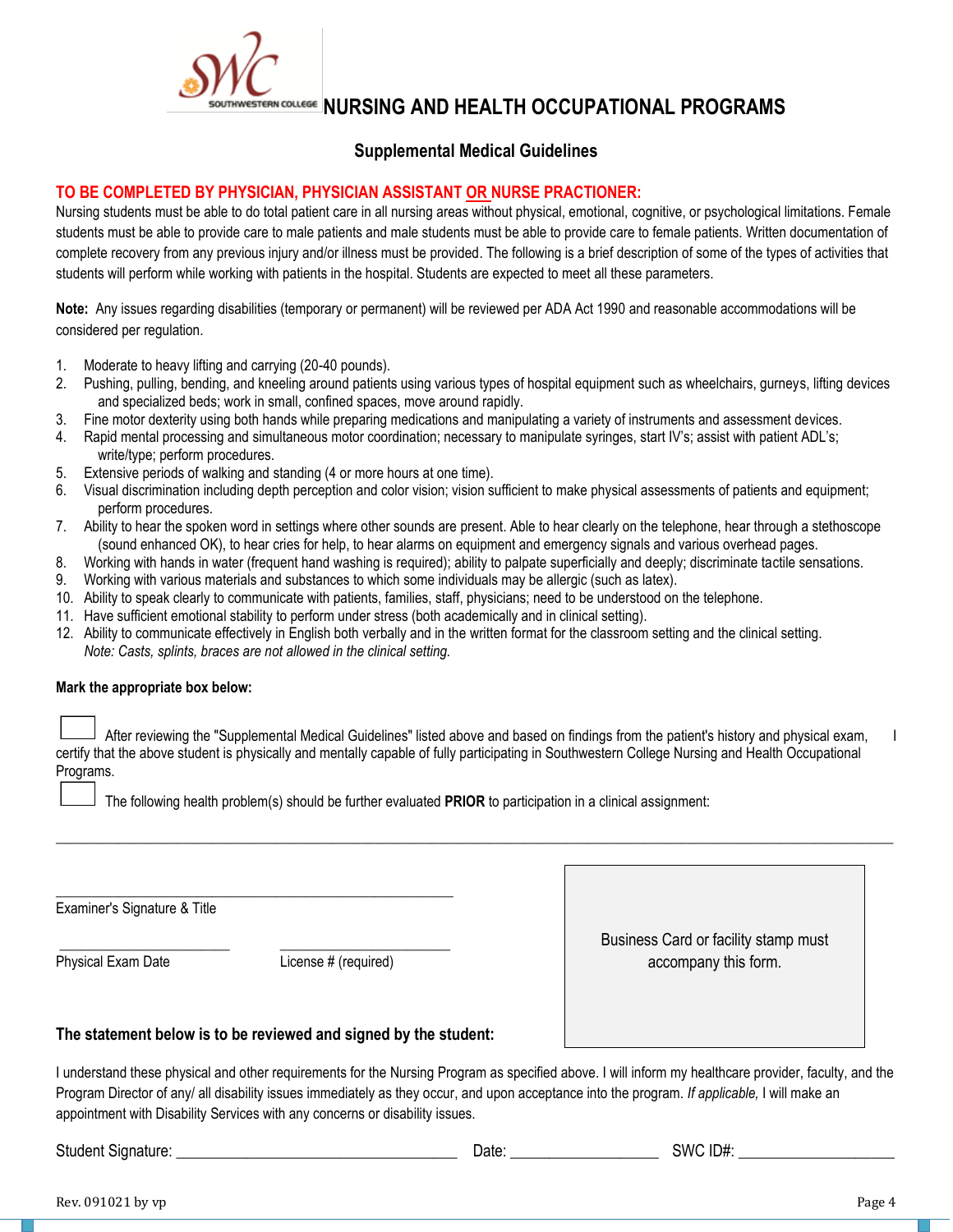

# **IMMUNIZATION REQUIREMENTS**

This form must be completed and signed by a **Physician, Physician Assistant, Nurse Practitioner, Registered Nurse, Vocational Nurse, Pharmacist or Southwestern College Health Services Nurse (main CV campus). A copy of immunization records, and/or titers (lab results) must be included with this form for any vaccine or titer given.**

| <b>NAME:</b>                                                                       |                               | _ STUDENT ID#: ______________________ |  |
|------------------------------------------------------------------------------------|-------------------------------|---------------------------------------|--|
| Last                                                                               | First                         | Middle                                |  |
| MMR (Measles, Mumps, Rubella)<br>vaccine                                           | Date #1: ____________________ |                                       |  |
|                                                                                    |                               |                                       |  |
|                                                                                    | <b>OR</b>                     |                                       |  |
| <b>MMR Titers (Blood Test)</b><br>Measles<br>$\Box$ Immune $\Box$ Not Immune       | Titer Date:                   |                                       |  |
| Mumps<br>□Immune □Not Immune                                                       | Titer Date:                   |                                       |  |
|                                                                                    |                               |                                       |  |
| Rubella<br>$\Box$ Immune $\Box$ Not Immune                                         | <b>Titer Date:</b>            |                                       |  |
|                                                                                    | Date #1:                      |                                       |  |
| <b>Hepatitis B vaccine</b>                                                         |                               |                                       |  |
|                                                                                    |                               |                                       |  |
|                                                                                    | <b>OR</b>                     |                                       |  |
| <b>Hepatitis B Titer (Blood Test)</b><br>□Immune □Not Immune                       | <b>Titer Date:</b>            |                                       |  |
| Varicella vaccine (Chickenpox)                                                     |                               |                                       |  |
|                                                                                    |                               |                                       |  |
|                                                                                    | <b>OR</b>                     |                                       |  |
| Varicella Titer (Blood Test)<br>□Immune □Not Immune                                | Titer Date:                   |                                       |  |
| <b>Tetanus/Diphtheria and Acellular Pertussis</b>                                  |                               |                                       |  |
| vaccine (TDAP)<br>Must be within 10 years                                          |                               |                                       |  |
| Covid 19 vaccine (Only Moderna, Pfizer and<br>Johnson & Johnson's Janssen vaccines | Date $#1$ : $\qquad \qquad$   |                                       |  |
| accepted)                                                                          | Date #2:                      | Signature:                            |  |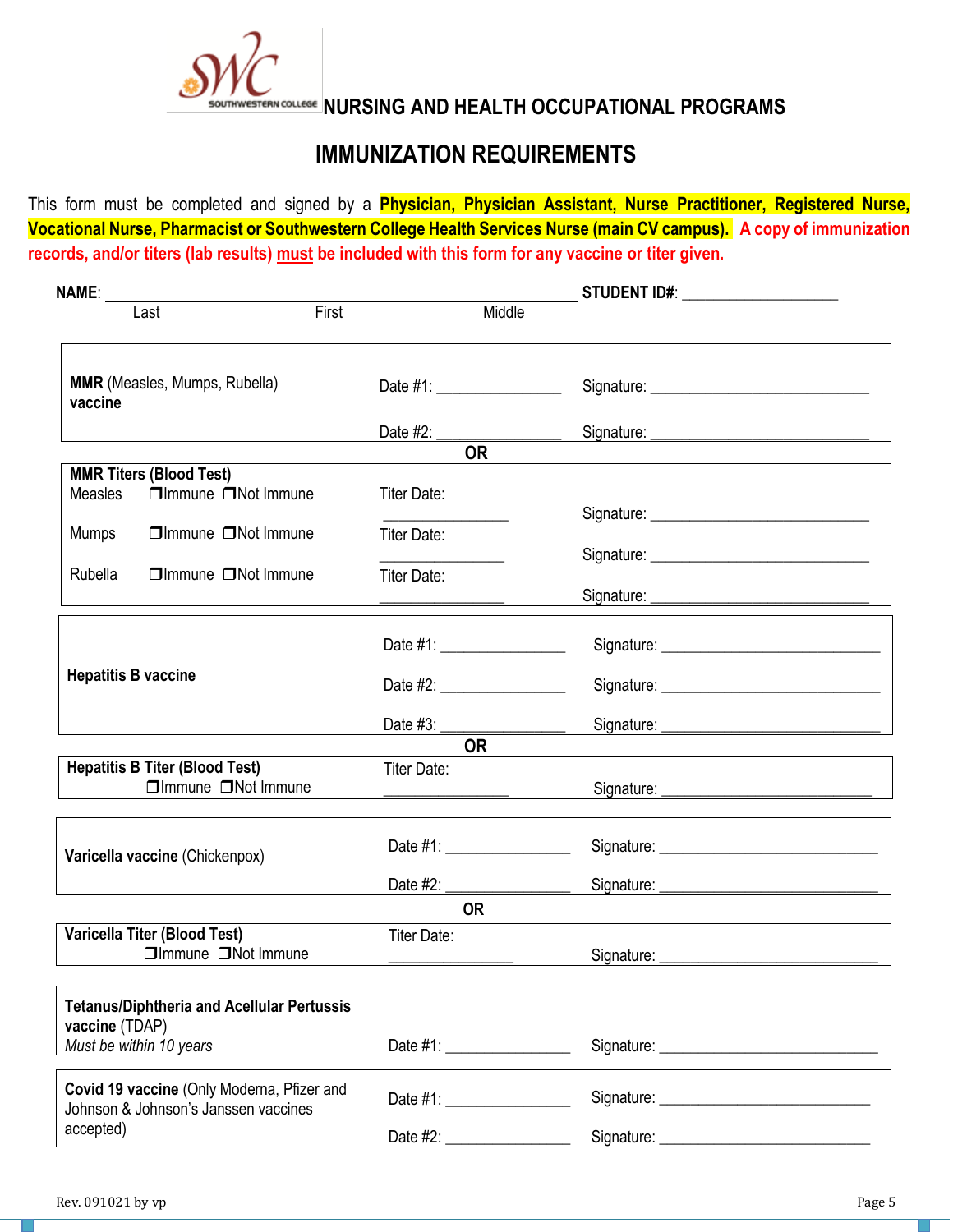

# **ANNUAL TUBERCULOSIS (TB) TEST REQUIREMENTS**

**NAME**: **STUDENT ID#**: \_\_\_\_\_\_\_\_\_\_\_\_\_\_\_\_\_\_\_\_

All Health Profession students are required to have a 2-Step PPD (two negative TB skin tests) or a blood test for TB infection (per CDC, these include IGRA's; QuanitFERON; SPOT TB test or T-Spot; or GAMMA INTERFERON) prior to starting program, *unless previously positive.*

Last **Example 2018** Class First **First** Middle

#### **If TB test is positive, documentation must be provided, and a chest x-ray is required**. **Chest x-ray results must be dated within five years**

This form must be completed and signed by a **Physician, Physician Assistant, Nurse Practitioner, Registered Nurse, Vocational Nurse or Southwestern College Health Services Nurse.**

| <b>STEP #1 - First PPD Test</b> |                                                     |             |  |  |  |  |
|---------------------------------|-----------------------------------------------------|-------------|--|--|--|--|
|                                 |                                                     | Dose: 0.1mL |  |  |  |  |
| Time Given: __________          | Given By:                                           |             |  |  |  |  |
| Date: ________________          | Results: ______________mm                           |             |  |  |  |  |
| Time Read: __________           |                                                     |             |  |  |  |  |
|                                 | STEP #2 - Second PPD Test (7-21 days after Step #1) |             |  |  |  |  |
|                                 | Manufacturer: Dose: 0.1mL                           |             |  |  |  |  |
| Time Given: __________          | Given By:                                           |             |  |  |  |  |
|                                 | Results: ____________mm                             |             |  |  |  |  |
| Time Read: __________           |                                                     |             |  |  |  |  |

| ΟR                                 |                                                                             |                 |                                                             |  |  |  |
|------------------------------------|-----------------------------------------------------------------------------|-----------------|-------------------------------------------------------------|--|--|--|
| <b>BLOOD TEST for TB Infection</b> |                                                                             |                 |                                                             |  |  |  |
|                                    | (per CDC: IGRA's; QuanitFERON; SPOT TB test or T-Spot; or GAMMA INTERFERON) |                 |                                                             |  |  |  |
| Date:                              | $\Box$ Negative                                                             | $\Box$ Positive | Signature:                                                  |  |  |  |
|                                    |                                                                             |                 | (A copy of the lab report must be submitted with this form) |  |  |  |

#### **(ONLY if positive TB test result, Chest X-Ray required. Proof of positive TB is required for Chest X-Ray to be valid) Chest X-Ray**

| <b>VIICOL A-INGV</b>              |                     |                 |                                                                                         |  |  |
|-----------------------------------|---------------------|-----------------|-----------------------------------------------------------------------------------------|--|--|
| Chest X-Ray Date:                 | $\Box$ Negative     | $\Box$ Positive | Signature:                                                                              |  |  |
| (must be dated within five years) | <b>PPD history)</b> |                 | A copy of the chest X-Ray report must be submitted with this form AND proof of positive |  |  |